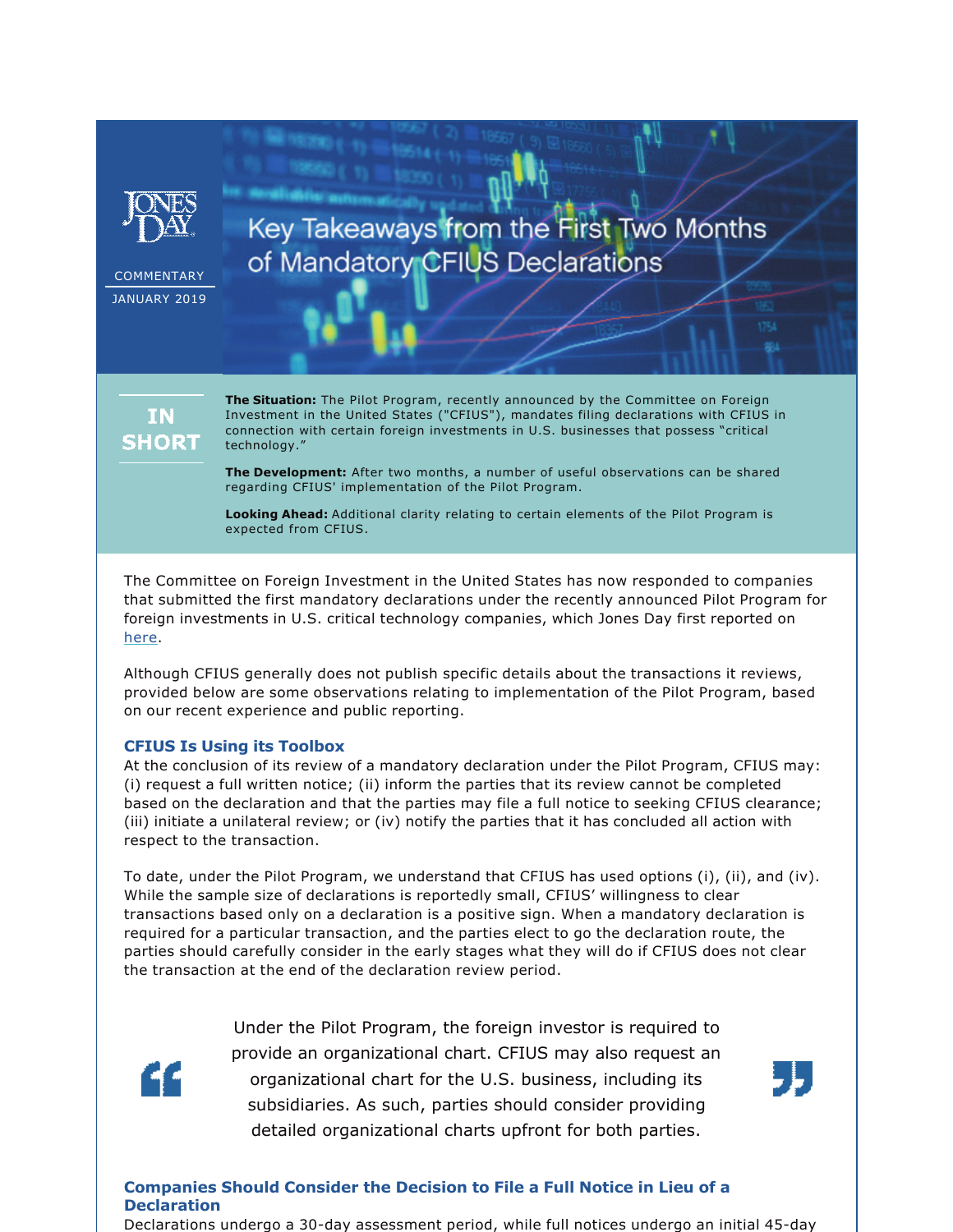review period, which could be followed by an additional 45-day investigation period. Although a mandatory declaration may be required for a given transaction, in certain circumstances, filing a full notice instead of a declaration (which is allowed under the Pilot Program) may be preferable. This may be the case in connection with transactions involving foreign governmentcontrolled investors or transactions that involve the acquisition of a U.S. business with significant government contracts.

On the other hand, foreign investors with recent positive experiences before the Committee may, depending on the sensitivity of the U.S. business, be able to receive clearance at the end of the declaration review period. Timing issues driven by business considerations may also play a role in the declaration versus full filing decision.

#### **Be Prepared to Answer Additional Questions about Government Contracts**

The mandatory declaration form requires that the U.S. business indicate whether it has had any contracts within the past three years with the U.S. government or any contracts within the past 10 years that included access to personally identifiable information of U.S. government personnel. An affirmative response may elicit further questions from CFIUS. Specifically, CFIUS may request a list of all U.S. government customers and the start dates and end dates of the contracts. Under the Pilot Program, parties only have two business days to respond to requests for additional information, although extensions may be granted. Gathering this type of information can be time consuming and, therefore, U.S. businesses should begin to collect this information prior to submitting a declaration.

### **Provide Detailed Organizational Charts Upfront**

Under the Pilot Program, the foreign investor is required to provide an organizational chart. Experience suggests that CFIUS may also request an organizational chart for the U.S. business, including its subsidiaries. As such, parties should consider providing detailed organizational charts upfront for both parties.

#### **CFIUS Is Efficient, but Questions Remain**

During the first month of the Pilot Program, we understand that CFIUS began its formal review of most, if not all, declarations received within one to two weeks after they were submitted. It remains to be seen whether CFIUS will continue to have sufficient resources to keep up with this pace if declaration submissions increase.

CFIUS has indicated that it will continue to provide additional clarity related to key terms of the Pilot Program. To date, CFIUS has only provided additional clarifying FAQs twice. Given that CFIUS does not provide advisory opinions with regard to declarations or notices, we expect that additional FAQs will seek to clarify, among other things, transactions that fall within the scope of the Pilot Program.

In connection with the partial government shutdown, currently all deadlines for declarations and transactions under CFIUS' review or investigation are "tolled." Declarations and notices submitted during the shutdown will not be commented on or accepted for review.



- **3.** CFIUS has indicated that it will continue to provide additional clarity related to key terms of the Pilot Program.
- **4.** Declarations and notices submitted during the shutdown will not be commented on or accepted for review.



[Laura Fraedrich](https://www.jonesday.com/lfraedrich/) Washington

[Justin T. Huff](https://www.jonesday.com/jthuff/) Washington



[Chase D. Kaniecki](https://www.jonesday.com/ckaniecki/) Washington



[Diego A. Ortega](https://www.jonesday.com/dortega/) Washington

**[All Contacts >>>](https://jonesday-ecommunications.com/289/3242/downloads/cfius-pilot-program-all-contacts.pdf)**